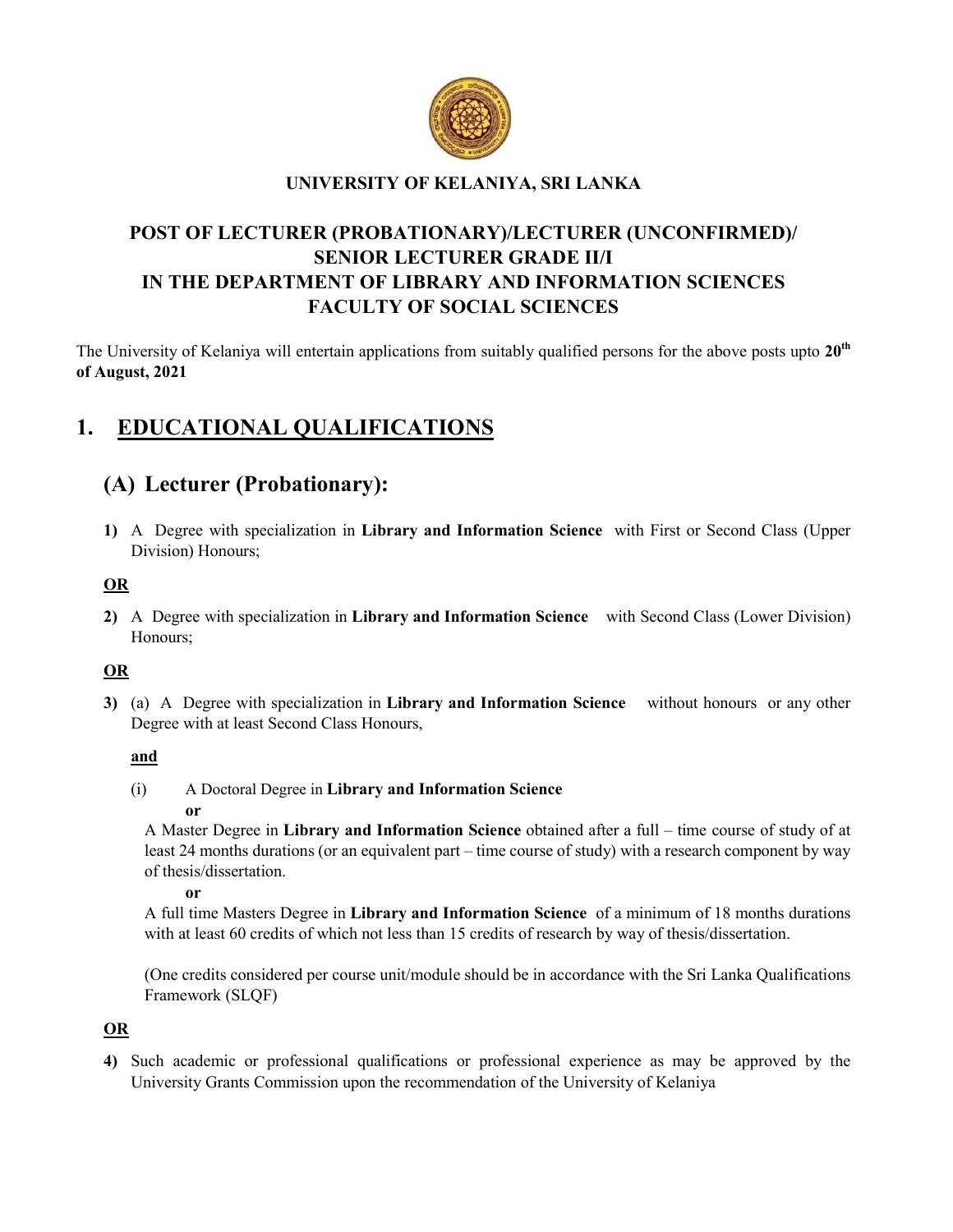#### NOTES:

- I. Candidates who are eligible under category A (1) above will be interviewed and evaluated first.
- II. Candidates who are eligible under Category A (2) and A (3) above could be invited for an interview only if applicants qualified under category  $A(1)$  above are either not available or found to be unsuitable by the Selection Committee after interview and evaluation. Appointment of Candidates under Categories A (2) and A (3) would require the approval of the University Grants Commission.
- III. Candidates eligible under category A (4) above will be invited for an interview only if there are no suitable candidates under category  $A(1)$ ,  $A(2)$ ,  $A(3)$ . Appointment of a candidate under category  $A(4)$  requires the approval of the University Grants Commission.
- IV. All candidates are required to make a presentation before the Selection Committee in order to prove their teaching ability as Lecturer (Probationary)

## (B) Lecturer (Unconfirmed):

(1) Candidates who are applying for above post should possess academic qualifications required for Lecturer (Probationary).

### AND

#### (2) (i) A Doctoral Degree in Library and Information Science

#### or

A Master Degree in Library and Information Science obtained after a full – time course of study of at least 24 months durations (or an equivalent part – time course of study) with a research component by way of thesis/dissertation.

#### or

A full time Masters Degree in Library and Information Science of a minimum of 18 months durations with at least 60 credits of which not less than 15 credits of research by way of thesis/dissertation.

(One credits considered per course unit/module should be in accordance with the Sri Lanka Qualifications Framework (SLQF)

### AND

(3) Less than (06) years experience in one or more of the following:

- i. Teaching at University Level,
- ii. Professional experience,
- iii. Research in a recognized Institution,
- iv. Postgraduate Studies to acquire the qualifications stipulated at (2) above.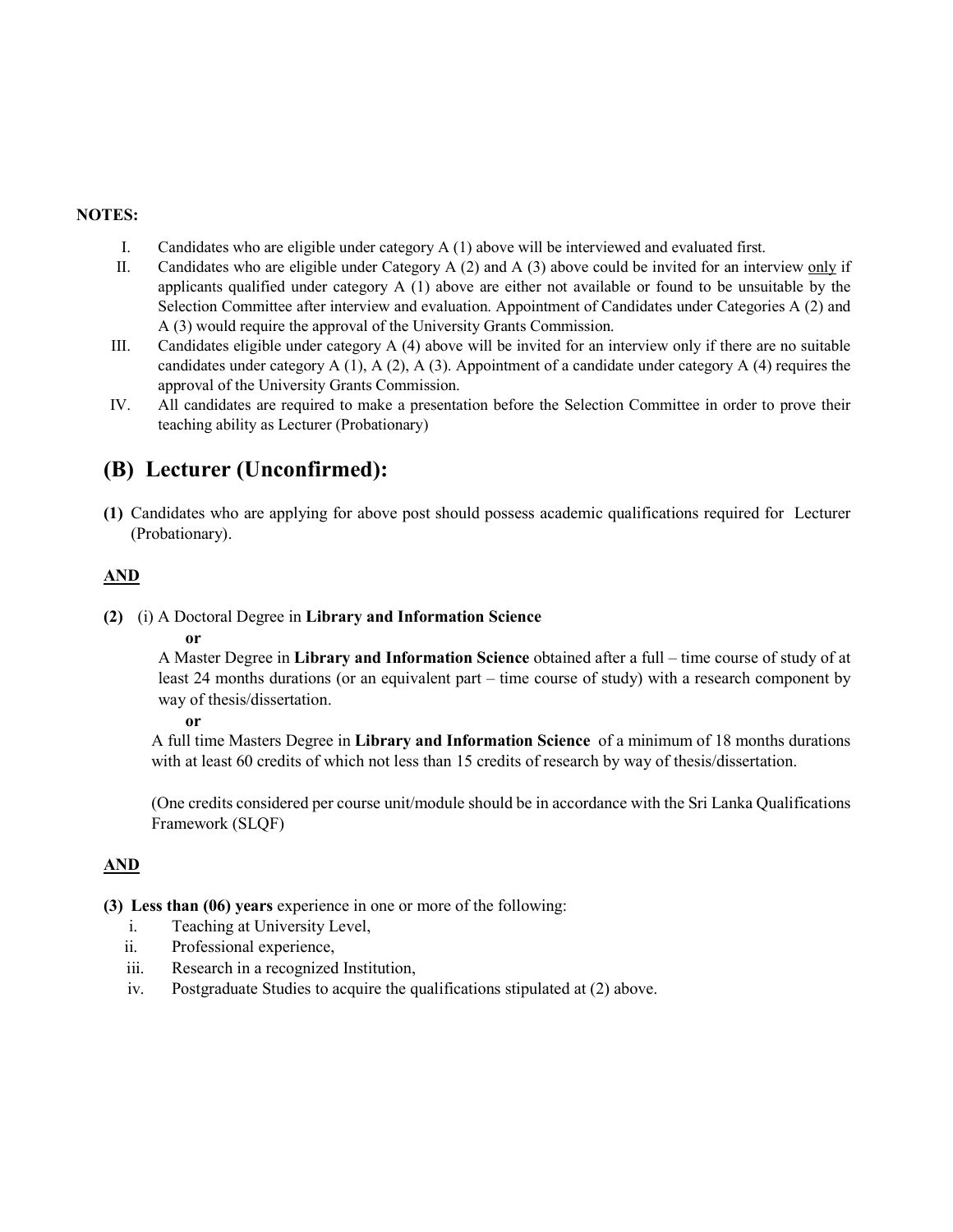## (C) Senior Lecturer Grade II:

(1) Candidates who are applying for above post should possess academic qualifications required for Lecturer (Probationary)

#### AND

(2) (i) A Doctoral Degree in Library and Information Science

#### or

A Master Degree in Library and Information Science obtained after a full – time course of study of at least 24 months durations (or an equivalent part – time course of study) with a research component by way of thesis/dissertation.

#### or

A full time Masters Degree in Library and Information Science of a minimum of 18 months durations with at least 60 credits of which not less than 15 credits of research by way of thesis/dissertation.

(One credits considered per course unit/module should be in accordance with the Sri Lanka Qualifications Framework (SLQF)

### AND

(3) At least six (06) years experience in one or more of the following:

- I. Teaching at University Level,
- II. Professional experience,
- III. Research in a recognized Institution,
- IV. Postgraduate Studies to acquire the qualifications stipulated at (2) above.

## (D) Senior Lecturer Grade I:

(1) Candidates who are applying for above post should possess academic qualifications required for Lecturer (Probationary)

### AND

(2) (i) A Doctoral Degree in Library and Information Science ;

#### or

 A Master Degree in Library and Information Science obtained after a full – time course of study of at least 24 months durations (or an equivalent part – time course of study) with a research component by way of thesis/dissertation.

or

A full time Masters Degree in Library and Information Science of a minimum of 18 months durations with at least 60 credits of which not less than 15 credits of research by way of thesis/dissertation.

(One credits considered per course unit/module should be in accordance with the Sri Lanka Qualifications Framework (SLQF)